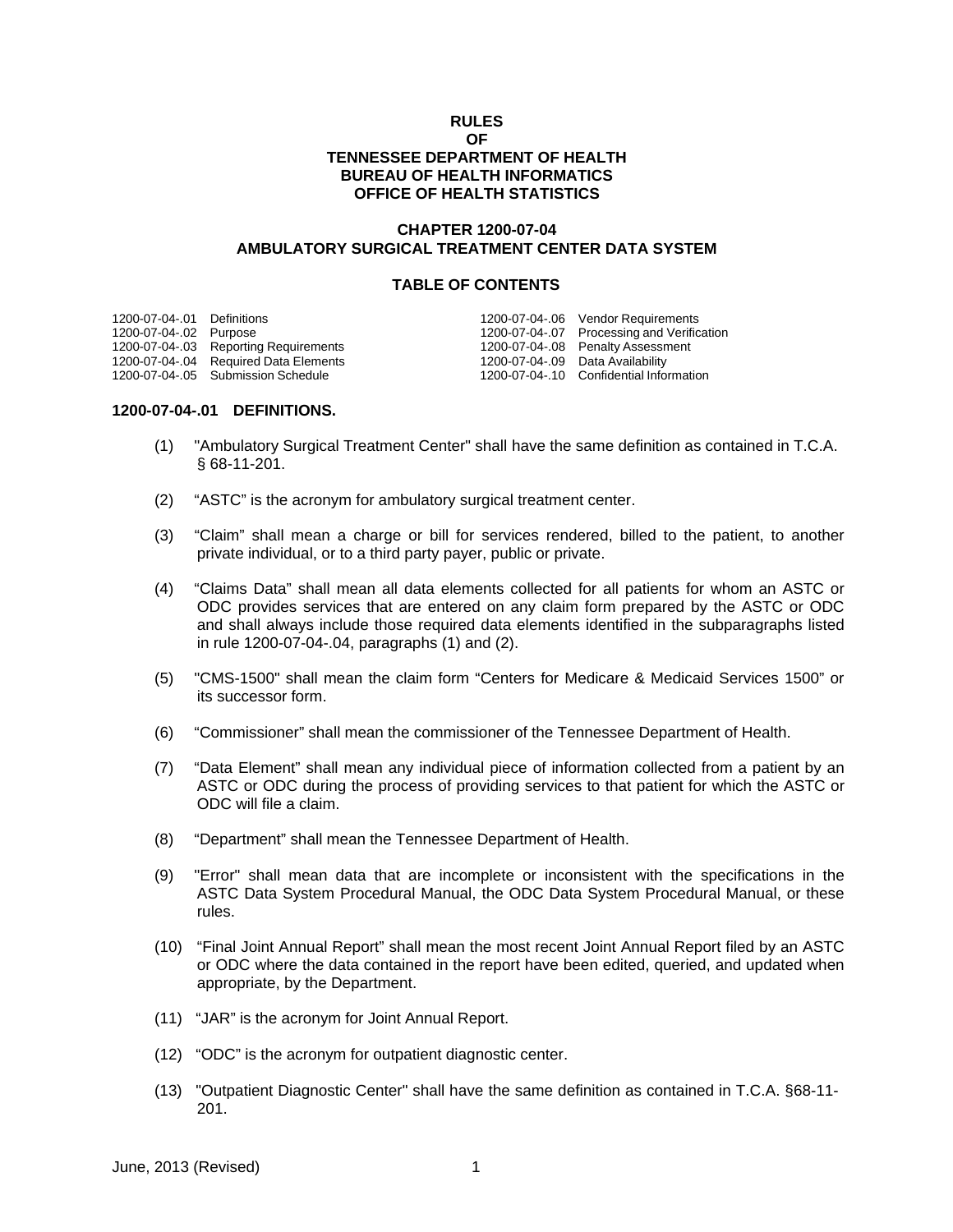(Rule 1200-07-04-.01, continued)

- (14) "Personal Identifiers" shall be defined to include all the identifiers contained in 45 C.F.R. § 164.514 (b) or (e).
- (15) "Processed Data" shall mean data that have been analyzed by the Department or the Department's designated data vendor(s) and errors, inconsistencies, and/or incomplete elements in the data set, if any, have been identified.
- (16) "Public" shall mean anyone other than the Tennessee Department of Health, its vendors, and its contracted agencies.
- (17) "Record Level Data" shall mean a set of data that is specific to individual patient claims.
- (18) "State" shall mean the government of the State of Tennessee including all its agencies.
- (19) "UB-04" shall mean the CMS Form 1450, [a.k.a. "the Uniform Hospital Billing Form"], or its successor forms as established by the National Uniform Billing Committee and the State Uniform Billing Implementation Committee.
- (20) "Vendor" shall mean a third party entity, approved by the Department, through whom an ASTC or ODC submits its claims data for the purpose of compilation and editing according to these rules and the instructions of the Department.
- (21) "Verified Data" shall mean data that have been processed by the Department after the ASTCs or ODCs have had the opportunity to suggest corrections and/or deletions, and all appropriate revisions have been made to the data and approved by the Department.

*Authority: T.C.A. §§ 68-1-103 and 68-1-119. Administrative History: Original rule filed January 27, 2005; effective April 12, 2005. Repeal and new rule filed January 29, 2013; effective June 30, 2013.*

#### **1200-07-04-.02 PURPOSE.**

(1) The reporting of ambulatory surgical and outpatient diagnostic data will provide two statewide databases and permit assessment of variations in utilization, practice parameters, access to care, and charges.

*Authority: T.C.A. §§ 68-1-103 and 68-1-119. Administrative History: Original rule filed January 27, 2005; effective April 12, 2005. Repeal and new rule filed January 29, 2013; effective June 30, 2013.*

#### **1200-07-04-.03 REPORTING REQUIREMENTS.**

- (1) Each ASTC and ODC shall contract with one of the approved vendors and shall report through its vendor all its claims data. Claims data for all free or charity services provided by any ASTC or ODC that otherwise submits claims for reimbursement shall also be reported to the vendor.
- (2) No claim reporting is required for any of the following:
	- (a) From a licensed ASTC or ODC that provides only free care and never bills for any services.
	- (b) Regarding any procedures already reported by an ASTC or ODC to the Department under T.C.A. § 68-3-505 or services ancillary thereto such as counseling, testing, or follow-up.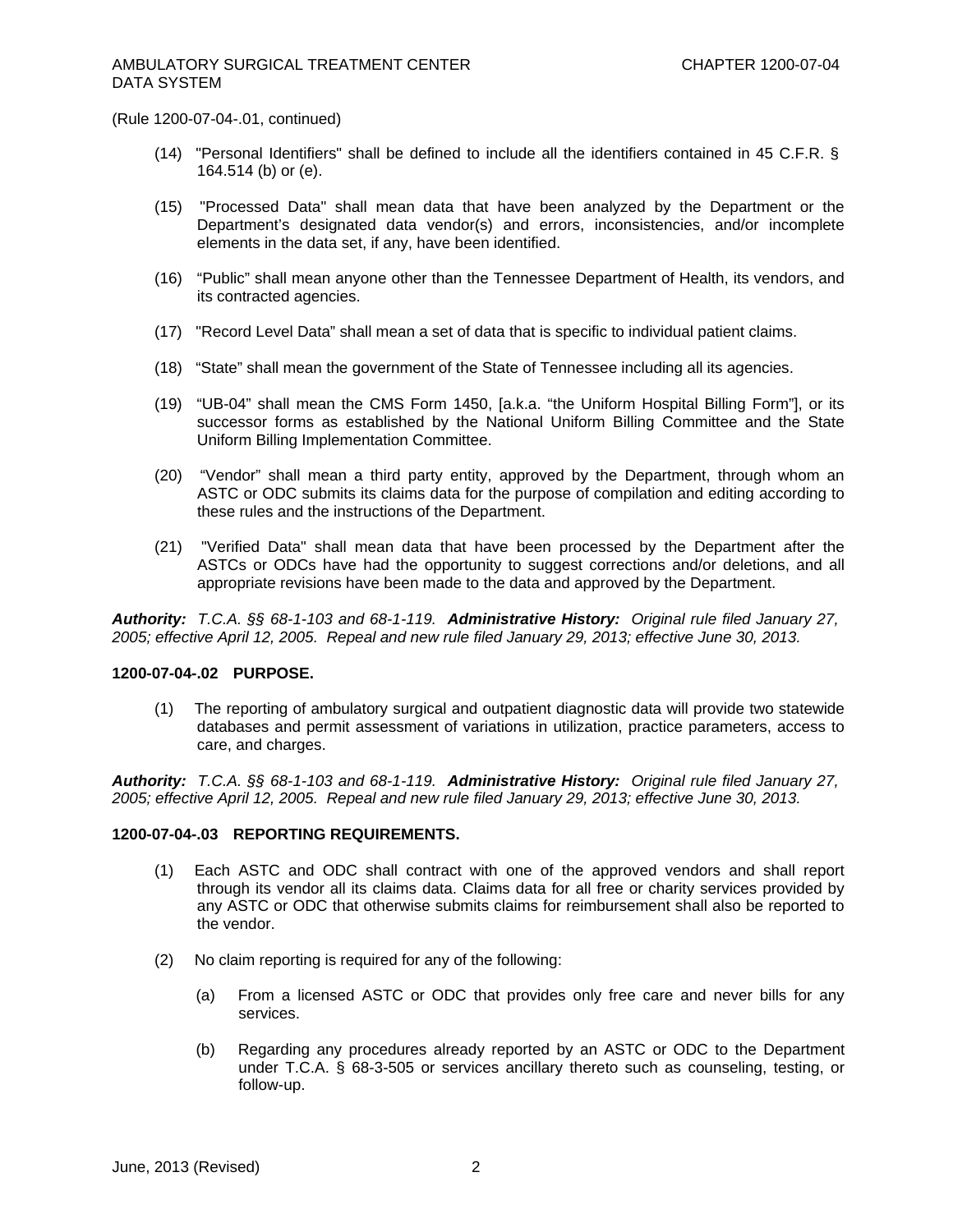#### (Rule 1200-07-04-.03, continued)

- (3) The Department will prepare the ASTC and ODC Data System Procedural Manuals that will list the variables to be reported, their descriptions and reporting format, and other information associated with data submission. The Department shall issue revisions to the Procedural Manuals when the Commissioner deems it necessary. The Department will notify each ASTC, ODC, and vendor of all revisions. These revisions become effective one hundred and eighty (180) days following the date of notification. At that time, failure to meet the amended requirements is subject to the penalties as prescribed by T.C.A. §68-1-119.
- (4) Each ASTC or ODC shall report all data elements using the actual values used for billing by the ASTC or the ODC. No data elements shall be encrypted or otherwise altered. This rule shall not be interpreted to prevent encryption of entire files for security in transmission to parties having the appropriate decryption software.
- (5) Each ASTC and ODC shall be responsible for submitting its data to the approved vendor in a format and medium approved by the State.
- (6) Each ASTC and ODC shall be responsible for the costs associated with the processing of the data by the approved vendors.
- (7) Each ASTC and ODC shall report in a format using the data elements which correspond with the claim form used by the ASTC or ODC for billing. If an ASTC or ODC submits claims using both the CMS-1500 and UB-04 forms, the claims data shall be submitted in separate data sets for each form.
- (8) Each ASTC and ODC shall report the claims data at least quarterly, pursuant to rule 1200- 07-04-.05, to its approved vendor with a separate data set for each facility location.
- (9) Each ASTC and ODC shall designate one staff member to be responsible for reporting the claims data and shall notify the Department and its approved vendor of the name, title, work address, work telephone number, and e-mail address of the designated staff member.

*Authority: T.C.A. §§ 68-1-103 and 68-1-119. Administrative History: Original rule filed January 27, 2005; effective April 12, 2005. Repeal and new rule filed January 29, 2013; effective June 30, 2013.*

## **1200-07-04-.04 REQUIRED DATA ELEMENTS.**

- (1) CMS-1500 Claims Forms
	- (a) Each ASTC and ODC must report to the Department all the following data elements for each and every claim based on the CMS-1500 form:
		- 1. Patient's Birth Date
		- 2. Patient's Sex
		- 3. Patient's Address (State)
		- 4. Patient's Address (Zip Code)
		- 5. Dates of Service (Through Date)
		- 6. Diagnosis or Nature of Illness or Injury
		- 7. Total Charge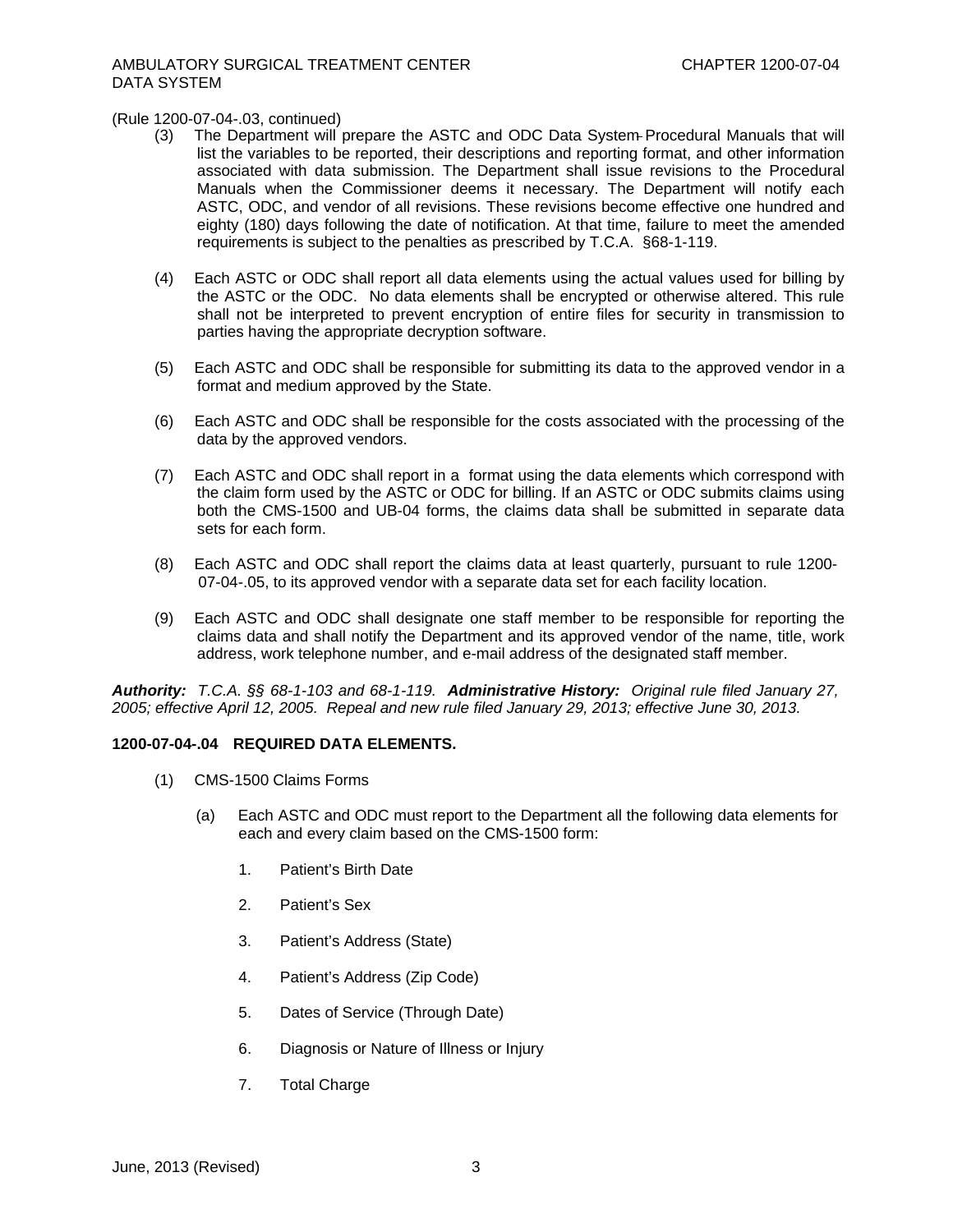(Rule 1200-07-04-.04, continued)

- 8. Patient's Social Security Number
- 9. Patient's Race/Ethnicity
- (b) Each ASTC and ODC must report to the Department all CMS-1500 data elements listed in the relevant ASTC or ODC Procedural Manual whenever the data element is collected by the ASTC or ODC and/or used for billing.
- (2) UB-04 Claims Forms
	- (a) Each ASTC and ODC must report to the Department all the following data elements for each and every claim based on the UB-04 form:
		- 1. Statement Covers Period
		- 2. Patient's Address (State)
		- 3. Patient's Address (Zip Code)
		- 4. Patient's Date of Birth
		- 5. Patient's Sex
		- 6. Revenue Codes
		- 7. Total Charges (By Revenue Code Category)
		- 8. Principal Diagnosis Code
		- 9. Patient's Social Security Number
		- 10. Patient's Race/Ethnicity
	- (b) Each ASTC and ODC must report to the Department all UB-04 data elements listed in the relevant ASTC or ODC Procedural Manual whenever the data element is collected by the ASTC or ODC and/or used for billing.
- (3) Each ASTC and ODC shall report to the Department all data elements that it collected from patients and which it reported by making an entry in any or all of the data element spaces contained on any form other than the CMS-1500 or UB-04 on which it submits a claim. However, the data elements identified in paragraphs (1)(a) and (2)(a) above that must be collected, entered and reported to the Department by the ASTC or ODC for the identified claim form shall also be reported to the Department when any other claim form is used.
- (4) Data elements collected by the ASTC or ODC that are not specifically identified in either paragraphs (1) through (3) of this rule or in the procedural manual shall not be reported to the vendor or the Department.

*Authority: T.C.A. §§ 68-1-103 and 68-1-119. Administrative History: Original rule filed January 27, 2005; effective April 12, 2005. Repeal and new rule filed January 29, 2013; effective June 30, 2013.*

### **1200-07-04-.05 SUBMISSION SCHEDULE.**

(1) Each ASTC or ODC shall submit all required claims to its approved vendor according to the following quarterly schedule: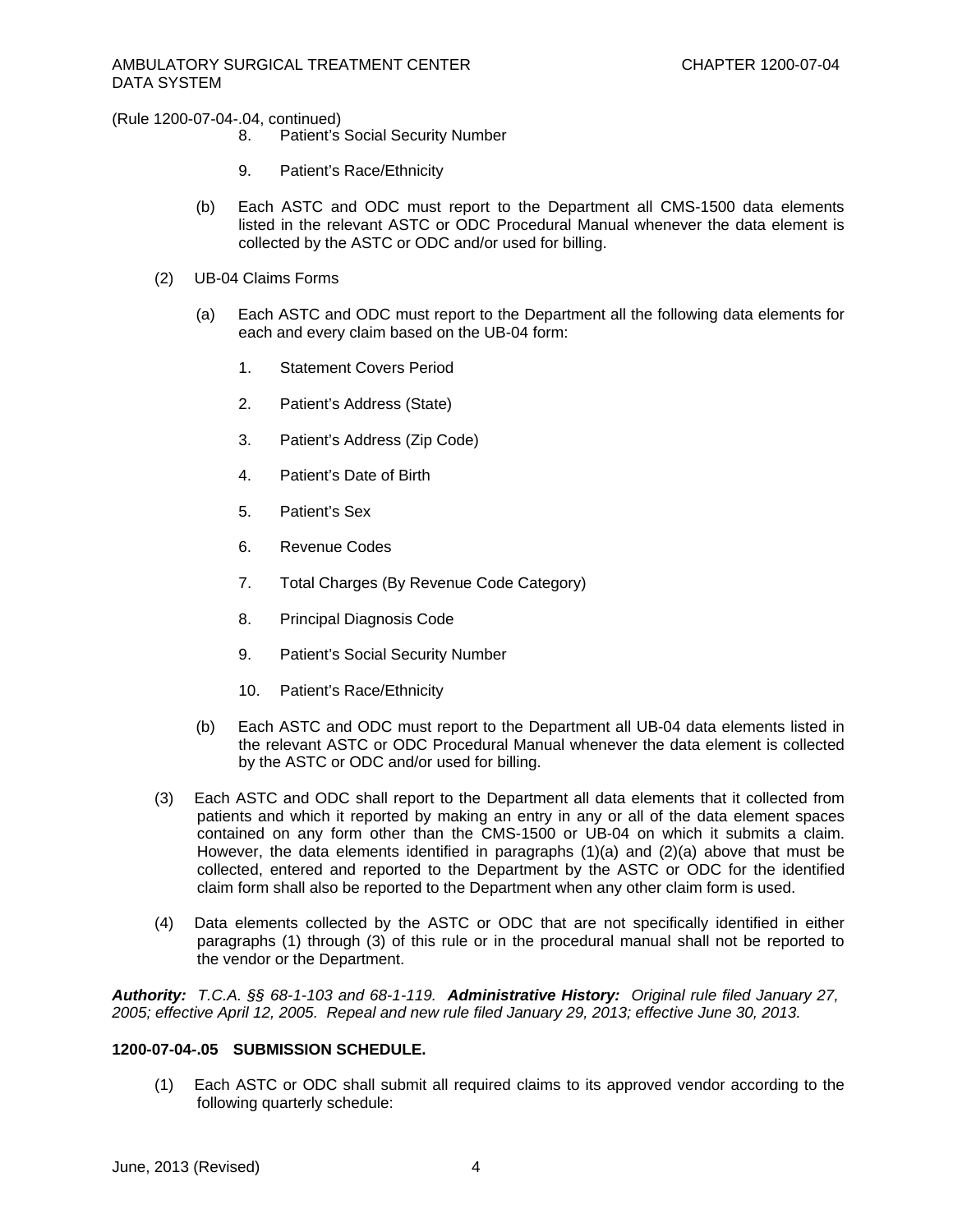## AMBULATORY SURGICAL TREATMENT CENTER DATA SYSTEM

(Rule 1200-07-04-.05, continued)

| Quarter        | Time Span               | <b>Submission Due Date</b> |  |
|----------------|-------------------------|----------------------------|--|
| Q1             | January 1 – March 31    | May 30                     |  |
| Q <sub>2</sub> | April $1 -$ June 30     | August 29                  |  |
| Q <sub>3</sub> | July $1 -$ September 30 | November 29                |  |
| Q4             | October 1 – December 31 | March 1                    |  |

*Authority: T.C.A. §§ 68-1-103 and 68-1-119. Administrative History: Original rule filed January 27, 2005; effective April 12, 2005. Repeal and new rule filed January 29, 2013; effective June 30, 2013.*

# **1200-07-04-.06 VENDOR REQUIREMENTS.**

- (1) An applicant desiring to be approved as a statewide data processing vendor shall make written application to the Department. To be selected as a statewide vendor by the Department the applicant must demonstrate the ability to do all of the following:
	- (a) Process the claims data as specified by the Department using the codes and the standards for completeness and quality specified by the Department.
	- (b) Include in each claims data record the ID number approved by the Department for the reporting ASTC or ODC and all vendor-generated fields specified by the Department.
	- (c) Examine the claims data it receives for accuracy, inform the ASTC or ODC submitting the data of all potential errors in the data which are discovered as a result of the examination of accuracy, and correct the data as directed by the ASTC, the ODC, and/or the Department.
	- (d) Submit the claims data to the Department in an electronic or magnetic medium or process approved by the Department.
	- (e) Report to the Department each ASTC or ODC that has either failed to submit claims data or is tardy in doing so.
	- (f) Affirm that it is familiar with the requirements of the Health Insurance Portability and Accountability Act of 1996 (HIPAA) and its accompanying regulations, and will comply with all applicable and current HIPAA requirements in the course of doing business with the State. The applicant shall affirm that it will cooperate with the State in the course of its performance so that both parties will be in compliance with HIPAA, including cooperation and coordination with State privacy officials and other compliance officers required by HIPAA and its regulations. The applicant will sign any documents that are reasonably necessary to keep both parties in compliance with HIPAA, including, but not limited to, business associate agreements.
- (2) If any approved vendor fails to carry out its requirements as specified in the rules of the Tennessee Department of Health, the Department may remove its approval as a statewide data processing vendor.

*Authority: T.C.A. §§4-5-202, 4-5-204, 68-1-103 and 68-1-119. Administrative History: Original rule filed January 27, 2005; effective April 12, 2005. Repeal and new rule filed January 29, 2013; effective June 30, 2013.*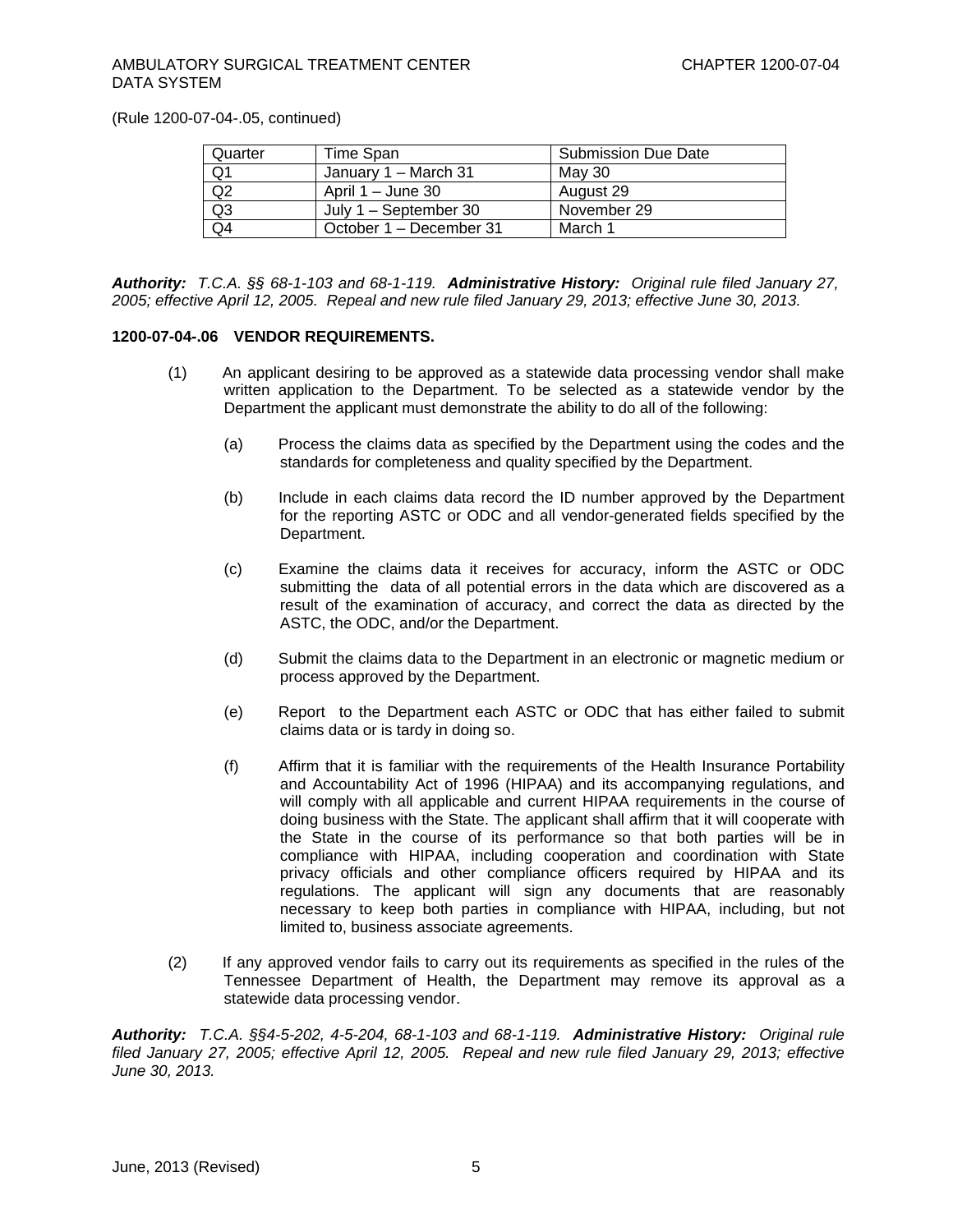### **1200-07-04-.07 PROCESSING AND VERIFICATION.**

- (1) Each vendor must review all claims data submitted for completeness and accuracy. If errors, inconsistencies or incomplete elements are identified by the vendor, the vendor must report the errors to the ASTC or ODC in writing.
- (2) Upon receiving written notification of errors, the ASTC or ODC shall investigate the problem and shall supply correct information to the vendor within fifteen (15) days from notification.
- (3) Each approved vendor must report quarterly to the Department the reporting status of all ASTCs or ODCs utilizing its services. The status of facilities that failed to report, that were delinquent in reporting, or that exceeded the acceptable error rate shall be provided to the Department quarterly and then updated at the initiative of the vendor or upon request of the Department. Each vendor shall maintain and report to the Department any information the Department deems necessary for penalty assessment.
- (4) Each approved vendor must report all data received each quarter, including additions and corrections, to the Department no more than sixty (60) days following the submission due date specified in rule 1200-07-04-.05.
- (5) Each ASTC and ODC shall be given a ten (10) day period to review the quarterly data set relating to their facility after the quarterly data have been computerized, edited, updated, and determined to be the final corrected set by the Department. Upon the expiration of the ten (10) day period, absent receipt of corrections and/or revisions from an ASTC or ODC, the quarterly data is considered verified. If corrections and/or revisions are received by the Department within the ten day period, the quarterly data is considered verified only after the Department has made any corrections and/or revisions it considers appropriate.

*Authority: T.C.A. §§ 68-1-103 and 68-1-119. Administrative History: Original rule filed January 27, 2005; effective April 12, 2005. Repeal and new rule filed January 29, 2013; effective June 30, 2013.*

# **1200-07-04-.08 PENALTY ASSESSMENT.**

- (1) The Department will assess the civil penalties authorized by T.C.A. § 68-1-119(b) each day claims data are reported later than the submission due date identified in rule 1200-07-04-.05 or not reported at all up to the statutory maximum for each claim record.
- (2) Any ASTC or ODC not submitting any claims data by the submission deadline will have the number of quarterly unreported claims records calculated, for purposes of civil penalty assessment, by dividing by four (4), the number of total discharges or admissions reported on Schedule D (Availability and Utilization of Services) of the most current final JAR of the ASTC or ODC on file with the Department for that facility.
- (3) An ASTC or ODC not submitting any claims data by the submission deadline will begin accruing penalties the day immediately following the submission deadline and ending the day when the actual claims data are received by the vendor or the maximum penalty is reached.
- (4) The Department will report the rate of error it identifies to the ASTC or ODC in writing. The acceptable error rate will be two percent (2%). Records that fall within the acceptable error rate will not be subject to penalties. ASTCs or ODCs that exceed the acceptable error rate will be penalized based on total errors.
- (5) An ASTC or ODC that does not timely submit corrected claims records will accrue delinquent penalties starting the sixteenth  $(16<sup>th</sup>)$  day after error notification and ending the day when the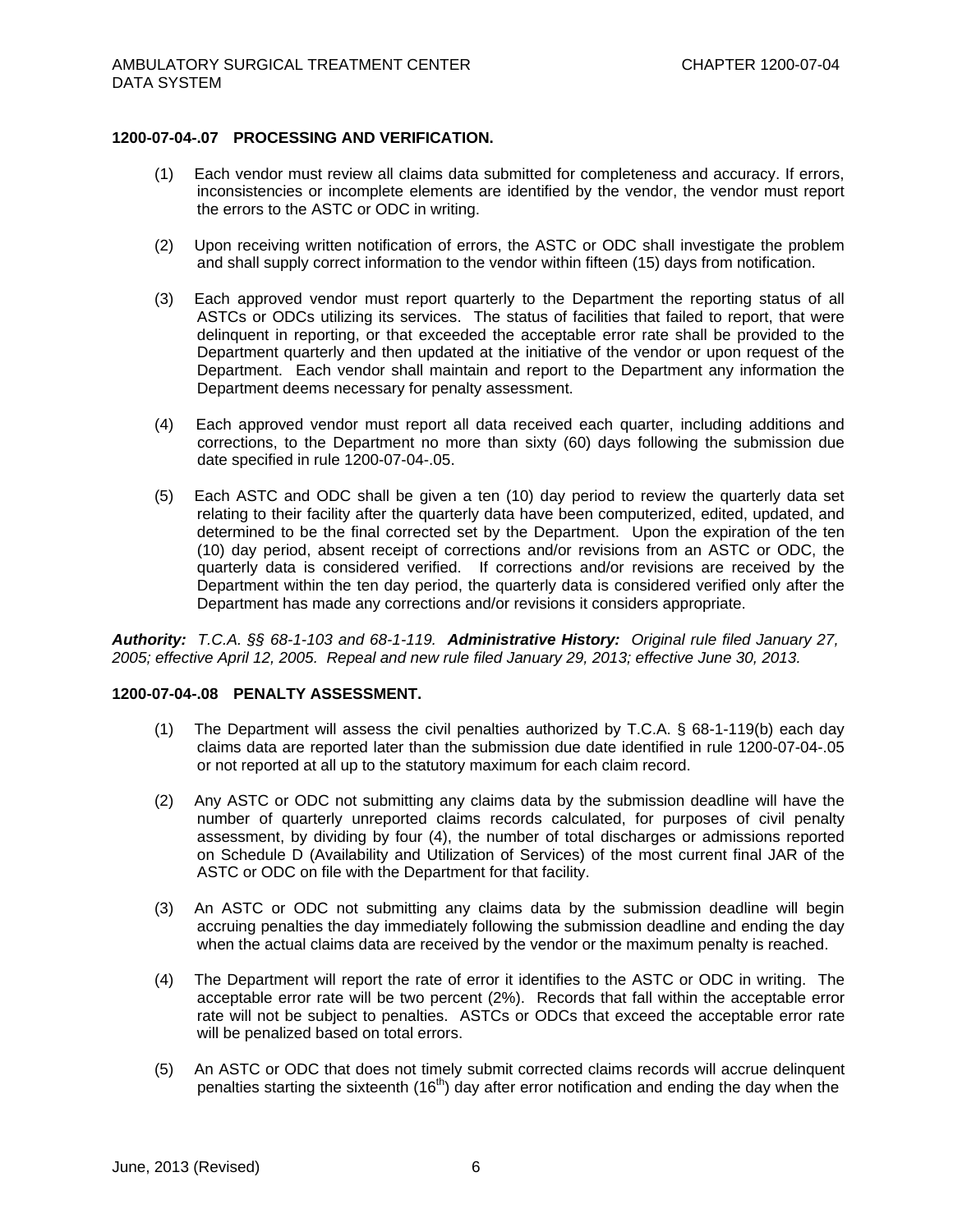(Rule 1200-07-04-.08, continued)

actual corrected claims data are received by the Department or the maximum penalty is reached.

- (6) Upon receipt of the notice of civil penalty assessment the ASTC or ODC has the right to an informal conference with the Commissioner or a formal hearing to contest the assessment.
	- (a) Informal conferences are governed by T.C.A. § 68-1-119(b) and (c).
	- (b) A request for a formal hearing must be made in writing and received by the Department within thirty (30) days of the receipt of the notice of assessment or, if an informal conference pursuant to subparagraph (a) was requested, within thirty (30) days of the receipt of the written disposition of the informal conference. Proceedings involving formal contests of civil penalties are subject to the contested case provisions of the Uniform Administrative Procedures Act.
	- (c) Civil penalties for any ASTC or ODC that continues to violate the law during the pendency of the informal conference will continue to accrue until either the violation ends or the maximum civil penalty is reached.
	- (d) Waiver of penalties is governed by T.C.A. § 68-1-119(c). However, the ASTC or ODC must make a request for the waiver in its request for an informal conference pursuant to subparagraph (a) or in its request for a formal hearing pursuant to subparagraph (b)."
- (7) Unless a request for a formal hearing pursuant to subparagraph (6)(b) is timely received, the civil penalties become final and collectable either on the date that the time for requesting an informal conference has expired without a request being filed, or on the date on which the written final disposition of the informal conference is received.

*Authority: T.C.A. §§ 68-1-103 and 68-1-119. Administrative History: Original rule filed January 27, 2005; effective April 12, 2005. Repeal and new rule filed January 29, 2013; effective June 30, 2013.*

### **1200-07-04-.09 DATA AVAILABILITY.**

- (1) If the Commissioner determines that the quality or completeness of the information is not acceptable, he or she has the authority to delay release of any particular data element(s).
- (2) The Department may create reports for public release using any available processed and verified data. It may also provide custom reports, as requested by the public, using any available processed and verified data. Facility specific data reports will not be released to the public based on less than four (4) consecutive quarters of data.
- (3) The State, its agents and the vendors may receive reports of any record necessary, together with any needed patient identifiers, to carry out their contractual duties. This includes any organization contracted with to provide editing, quality control, database management services, or research for the State, or to provide keying of paper claims forms for the vendors. Any such contractual agent must agree in writing to establish and maintain appropriate controls to protect the confidentiality of the data and must agree to return or destroy any data or records at the termination of the contract.
- (4) The Department will make record level data files available for public release and purchase under the following conditions. The fee for a quarter of data for each data system will be two hundred fifty dollars (\$250.00). The fee for a subset of a quarter of data for each data system will be two hundred fifty dollars (\$250.00) The Department maintains a proprietary